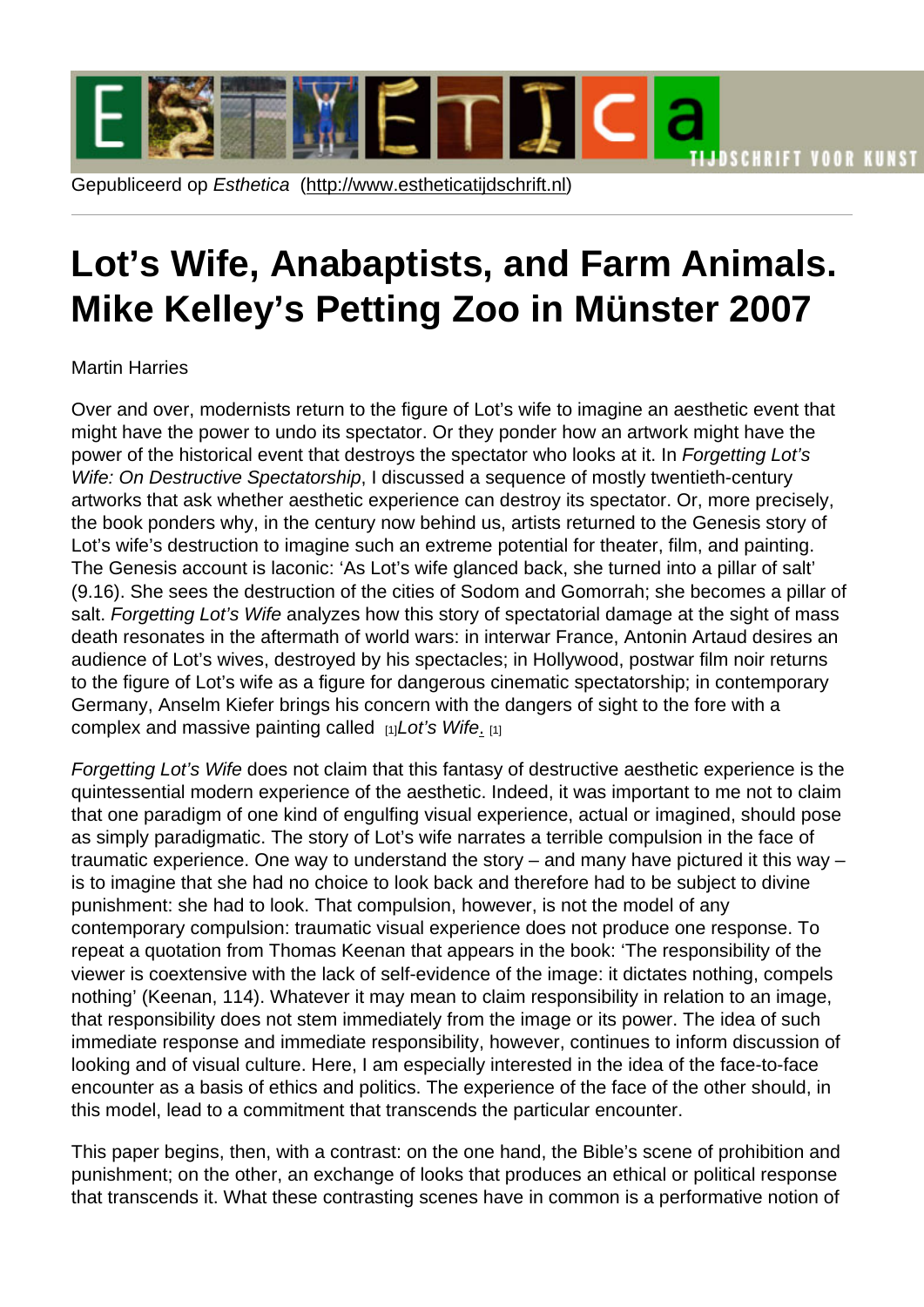sight: seeing necessarily does something. The sight (of destruction, of the other) changes the viewer irrevocably. Some distance from Forgetting Lot's Wife has prompted me to ask some questions about why modernism became so invested in this scene of destructive spectatorship. To what extent has our canon of modernism been structured around a set of prohibitions? The continuity between a religious ban on graven images and modernist aesthetic practices, a link which I had followed others in exploring in my book, seemed to me increasingly odd, odd in part because of its suggestion that high modernism was not fundamentally secular and because it seemed so poorly to fit an era in which absolutely everything, or almost, had been folded into the regime of images. There was more to ponder in the ethical or political claim implicit in this continuity. Who or what decides which images are subject to the Bilderverbot? What might an aesthetic practice structured around the freedom to look and the pleasure of being looked at look like? In the midst of finishing and, more forcefully, after completing this project, works of art engaging the story of Lot's wife while resisting the apocalyptic tone of the ones I had focused on in my book began to claim my attention. These works were remarkable for their humor, for their engagement with the everyday, and, not least, for their deadpan and yet provocative insistence on the role of animals in the story of Lot's wife.

# **1. Face to Face**

Nicholas Mirzoeff wants 'to claim the right to look' – a claim 'for a right to the real,' a claim that, as he stresses, seems untimely in the shadow of calamities ranging from 'the falling of the towers, to the drowning of cities, and to violence without end.' This right to look is, as Mirzoeff develops it, essentially a political concept: 'The right to look claims autonomy, not individualism or voyeurism, but the claim to political subjectivity and collectivity . . .' (Mirzoeff, 1). It is a claim to the right to see what the police – in the widest possible understanding of that term – would have us not see. It resists '"visuality," that authority to tell us to move on, that exclusive claim to be able to look' (Mirzoeff, 2). Mirzoeff's is an important rethinking of looking: if looking has long been suspect as a tool of mastery, Mirzoeff rethinks it as a central part of a resistant and anti-hegemonic politics.

But let us pause over the genealogy of this right:

This right to look is not about seeing. It begins at a personal level with the look into someone's eyes to express friendship, solidarity, or love. That look must be mutual, each person inventing the other, or it fails. As such, it is unrepresentable. (Mirzoeff, 1)

The right to look begins with a look that transcends 'seeing': merely to see, it seems, would claim nothing. Seeing as such cannot be the basis of the political claims for looking that Mirzoeff wants to forward. But is there also a certain suspicion about sight as such here? Is there an implication that 'merely seeing' almost inevitably shades into 'individualism or voyeurism,' into regressive forms of withdrawal from community or fantasies of possession? In the story of origin Mirzoeff offers above, 'the look' is already something other than sight. To look, to use Mirzoeff's term, is 'about' something: it has content. This look has, from the start, the status of a communication, of a desire for or commitment to an expression of 'friendship, solidarity, or love.' Further, the look 'must be mutual': that desire for expression simply fails if the look does not encounter reciprocation in the eyes of the other. Further, this reciprocal looking is 'unrepresentable,' but it is not clear why: Because it is mutual? Because it involves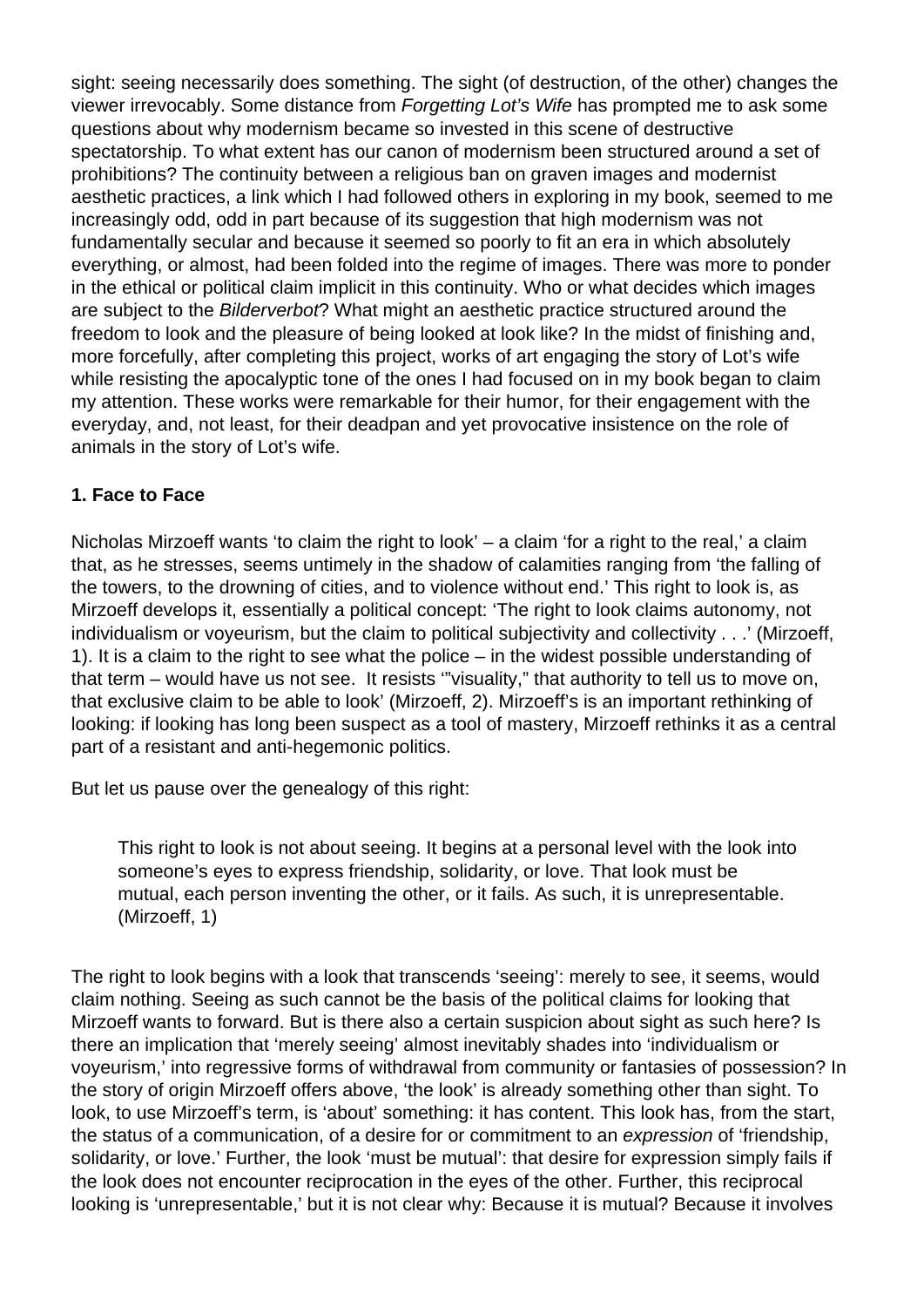<span id="page-2-0"></span>the invention of the other? Because no representation could capture the embodied experience of such an intersubjective encounter? Visuality, Mirzoeff insists – and this is one of the crucial contributions of his book – 'is not a trendy theory-word meaning the totality of all visual images and devices, but it is in fact an early-nineteenth-century term, meaning the visualization of history': 'This practice must be imaginary, rather than perceptual, because what is being visualized is too substantial for any one person to see and is created from information, images, and ideas' (Mirzoeff, 2). The appeal to the unrepresentable at the origin of the 'right to look,' then, contrasts with visuality, which is a project dedicated to overcoming the unrepresentable. Visuality makes visible, even if not, strictly speaking, perceptible, what resists representation (because of, for instance, its large scale).

I have so far skirted the major debt that Mirzoeff acknowledges in the midst of this discussion. Mirzoeff re-translates the final line of Jacques Derrida and Marie-Francoise Plissart's Right of Inspection, as the English translation renders the title of their Droit de regards: 'the right to look. The invention of the other' (Mirzoeff, 1). The ideal of the invention of the other through an exchange of looks stem from Derrida's concerns with looking and, in particular, with the face-to-face encounter. The genealogy of this passage in Mirzoeff, then, leads from Derrida to Levinas, and eventually to a set of Biblical passages including 1 Corinthians 13:12, with its promise of seeing 'face to face,' and further to the second commandment: as Julia Lupton and Kenneth Reinhard have stressed, God forbids taking other gods before the face of God (Lupton and Reinhard, 77). $\mathbb{1}$  The passage from Paul, in the resonant King James translation, promises a radical transparency: 'For now we see through a glass, darkly, but then face to face: now I know in part; but then shall I know even as also I am known.' Mirzoeff secularizes the utopian promise of this passage: the requirement that the exchange of looks be mutual provides the basis for the political and erotic projects he describes. But this secular exchange shares with Paul's apocalyptic setting of full knowledge a block against representation. Full knowledge, in Paul, will happen at some other time 'when that which is perfect is come,' replacing 'that which is in part': we can have a riddling inkling of the possibility of knowledge, but not that knowledge, not yet, not in a space occupied by language or the image. Mirzoeff suggests that we can have this knowledge of another – of the Other? – and we must have such knowledge in order for the exchange of glances to form the basis of a politics of love that transcends it. Mirzoeff does not describe the exchange as a situation involving knowledge, but surely the guarantee of mutuality includes some promise of knowledge: this is a model of seeing that seems to have no room for the possibility of misrecognition. Or, put otherwise, it puts a lot of faith in the high probability of recognition. But whether because of its mutuality or because it involves the invention of selves, this exchange is 'unrepresentable.'

Mirzoeff borrows this axiomatic unrepresentability from Derrida. This is not the place for a full discussion of Derrida's text: it will have to suffice to consider part of Derrida's discussion of three possible permutations of the phrase elles se regardent, or 'They look at one another.' Derrida rehearses these three possible meanings, quickly sketching two in the first two sentences before meditating on the third and most relevant meaning here:

One of the 'parties' is always under the gaze of the other, whether the gaze is shown by the photograph or not, whether it is imposed on or posed for the photograph. Another of the 'parties' watches itself in the mirror. But you will never see the look of the one looking – right in the eyes – at the look of the other, nor for that matter at your own. Such an impossibility is seen to be exhibited by the work,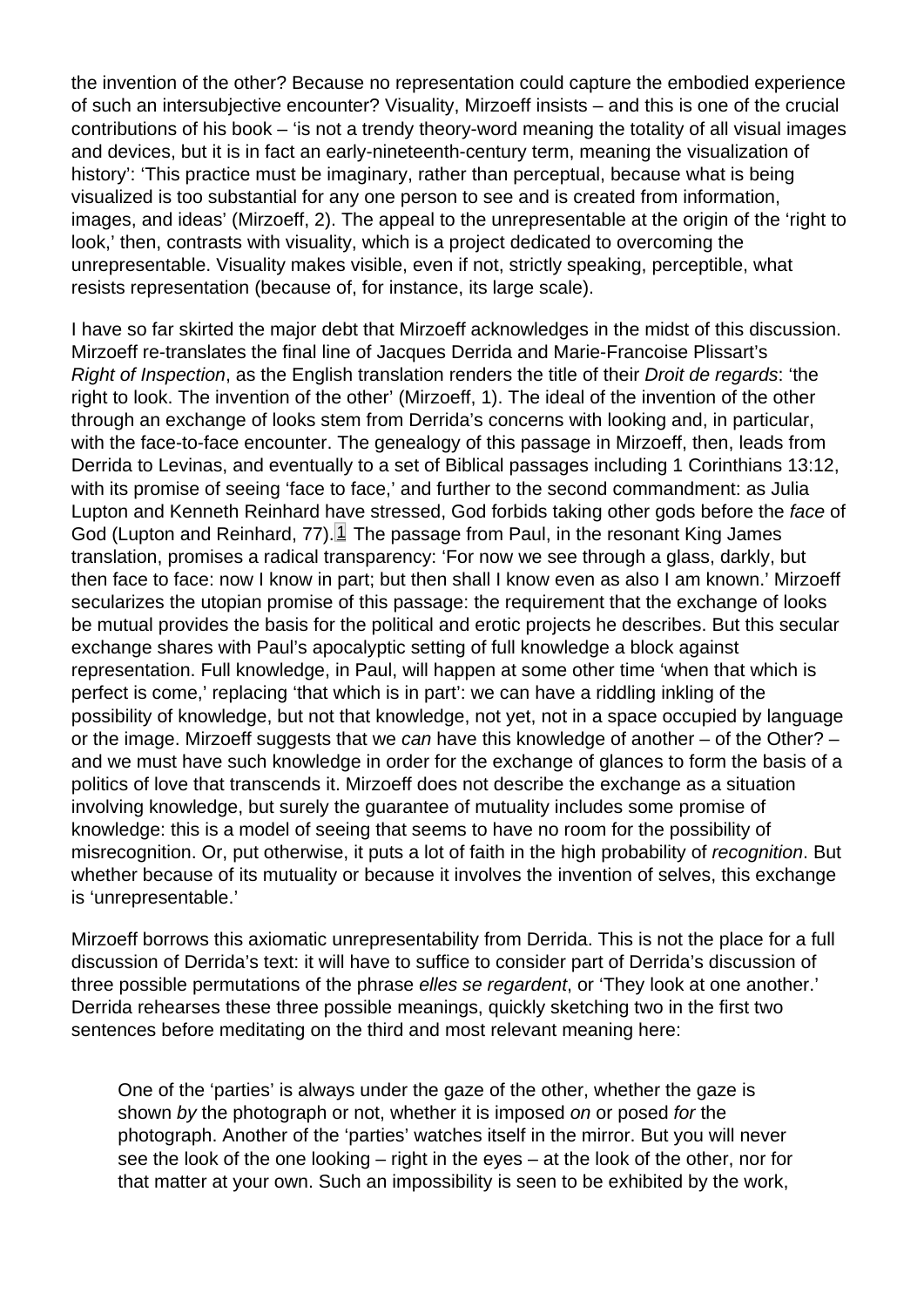<span id="page-3-0"></span>which is itself exposed in the title Droit de regards. It is seen to be analyzed as a limit of photography, and of objectifying representation in general. The face-to-face of two gazes escapes representation as it escapes understanding. (Derrida 1998, xxviii)

Derrida insists on a spatial and temporal problem: one cannot occupy both positions in an exchange of gazes in the same instant. The camera cannot face two opposite directions at once, and so the apparatus cannot represent this exchange. But Derrida links this representational impossibility, in turn, to a necessary limit to understanding: the 'face-to-face of two gazes' is a zone outside representation and understanding. The simplest objection to this axiom of escaping representation and understanding might be to point out that 'objectifying representation' has devised a very effective method of representing the face-toface: cinema's structure of the shot/reverse shot, a convention designed precisely to represent such encounters. Evidently this technique is so far from the utopian horizon of the truly face-to-face that it is not worth mention. For their very different reasons, Derrida and Mirzoeff insist on a point beyond which the face-to-face remains mysterious, unknowable, unrepresentable. 2

Is the claim to the 'unrepresentable,' and not only in this instance, not in some way a mark of some almost secularized Bilderverbot? The face-to-face is massively represented, as the classical technique of Hollywood cinema suggests. Mirzoeff insists on an ineffable core to the face-to-face that no representation can capture: the standards of representation appear to be so high – the lived experience of both sides of such an encounter, a mimesis of two subjectivities at once? – that no mere image or sequence of images could 'represent' it. But what if the stakes for representation are set so high that nothing, not even an artwork could satisfy its requirements?

2. Paul Kos' Cows

fig. 1. Paul Kos, Lot's Wife. Medium: Salt Blocks and Jersey Cattle. Collection: diRosa Art Reserve, Napa, California.

Paul Kos provided the caption for the photograph: 'Paul Kos, Lot's Wife (fig. 1). In the introduction to Forgetting Lot's Wife, I connected this to the long and maddening tradition of scholarly and pseudo-scholarly attempts to locate the true remains of Lot's wife in one or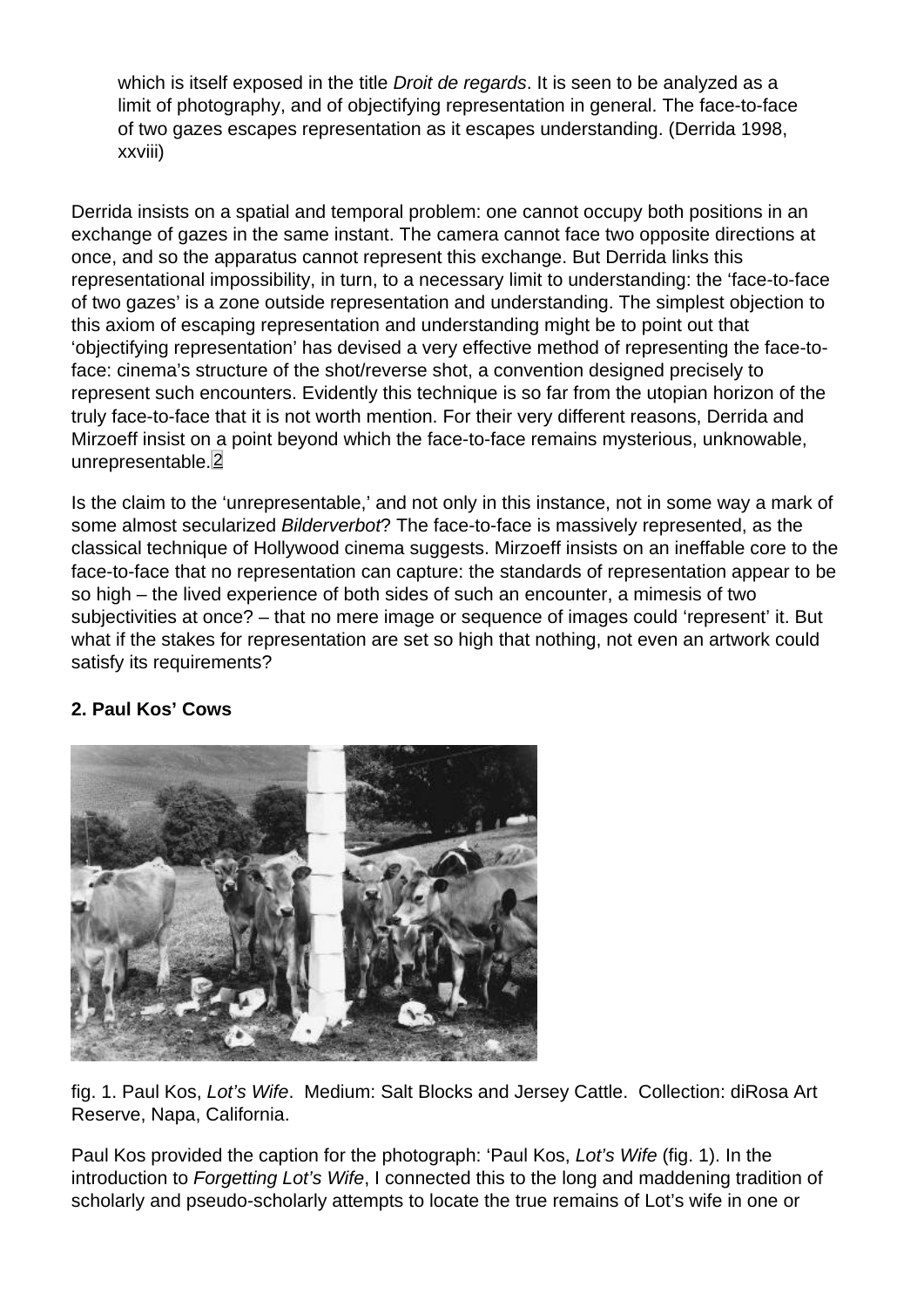another salt effigy in the Middle East. To quote a footnote:

My favorite response to this pop-archeological search for the remains of Lot's wife remains that reported to me by Paud Roche: An American farmer, visiting Jordan and shown a geographical feature reputed to be Lot's wife, exclaimed, 'That can't be her! The cows would have licked her down to nothing by now!' I wonder whether Paul Kos, the American conceptual artist, had heard a similar anecdote; in any case, his wonderful Lot's Wife, a pillar of salt cubes in a cow pasture (fig. 1), strikes me as a beautifully comic meditation on the story. Perhaps Roche's source and Kos both knew the legend, reported in the Jewish Encyclopedia, that 'oxen used to consume every day the pillar of salt by licking it down to the toes, but it was restored by the morning' (entry for 'Lot' in Jewish Encyclopedia online). (117n5)

Kos' installation may be 'beautifully comic' – it is, I feel sure, certainly comic – and it may even in some way be legible as a meditation, but my footnote opens up several questions it does not begin to answer. In attempting a fuller reading of the work here, I should first confess that I cannot see Kos' piece without reference to the long history of treatments of the Lot story in visual art, and I will then assume that it belongs to this tradition even as it revises it in its canny way. Second, I should acknowledge the many complications that arise from discussing an installation on the basis of photographs. These photographs are the basis of my experience of the piece, and there is no question that I would have found myself thinking very differently about it had I known, say, only other photographs (figs. 2 and 3).



fig.2. Paul Kos, Lot's Wife. Medium: Salt Blocks and Jersey Cattle. Collection: diRosa Art Reserve, Napa, California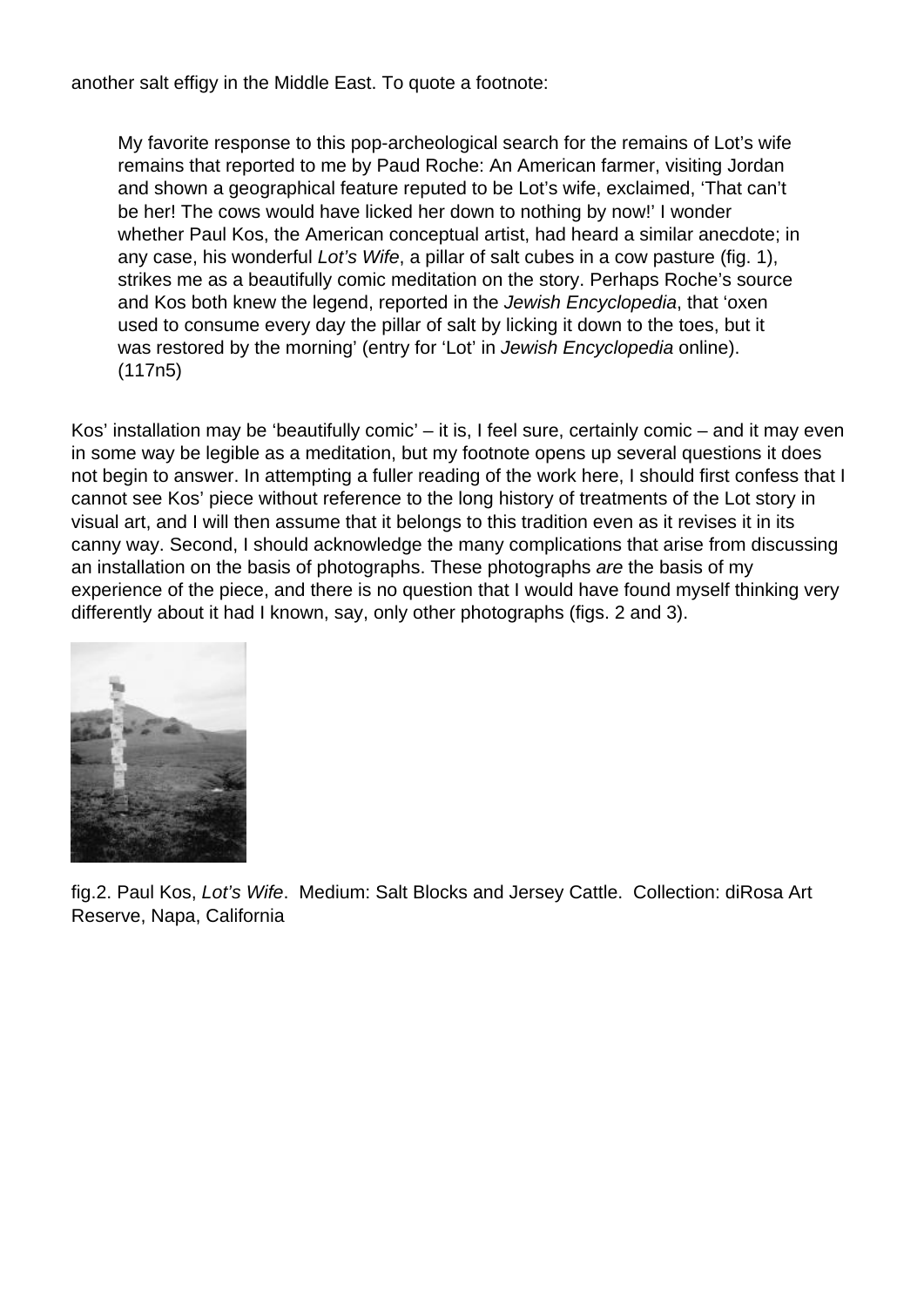

fig.3. Paul Kos, Lot's Wife. Medium: Salt Blocks and Jersey Cattle. Collection: diRosa Art Reserve, Napa, California.

The photograph with cows brazenly addressing the spectator has fundamentally altered my understanding of Kos' piece (fig. 1). In that photograph, the gaze of the cows is inescapable. And that gaze revises the story of Lot's wife.

Let us consider two paintings of Lot and his daughters. First, a painting long attributed to Lucas van Leyden that is central to Forgetting Lot's Wife, and the point of origin for the first chapter of my book (fig. 4).



fig.4. Lucas van Leyden (1494-1538) (attributed to), Lot and His Daughters. Louvre, Paris, France.

Given the centrality of sight and looking to the story of Lot – the men of Sodom who threaten to rape Lot's wife are blinded; Lot's wife is punished for looking back; Abraham safely looks down on the smoking ruins of the Cities on the Plain – it is always important to ask who is looking at what or looking at whom in representations of the scene. Consider Lot and his daughters in the foreground, a foreground that also represents the last of the temporal moments in this painting's collapsing of times. One daughter is immersed in pouring out wine for her already drunken father. The glances of Lot and his other daughter are harder to read (fig. 5):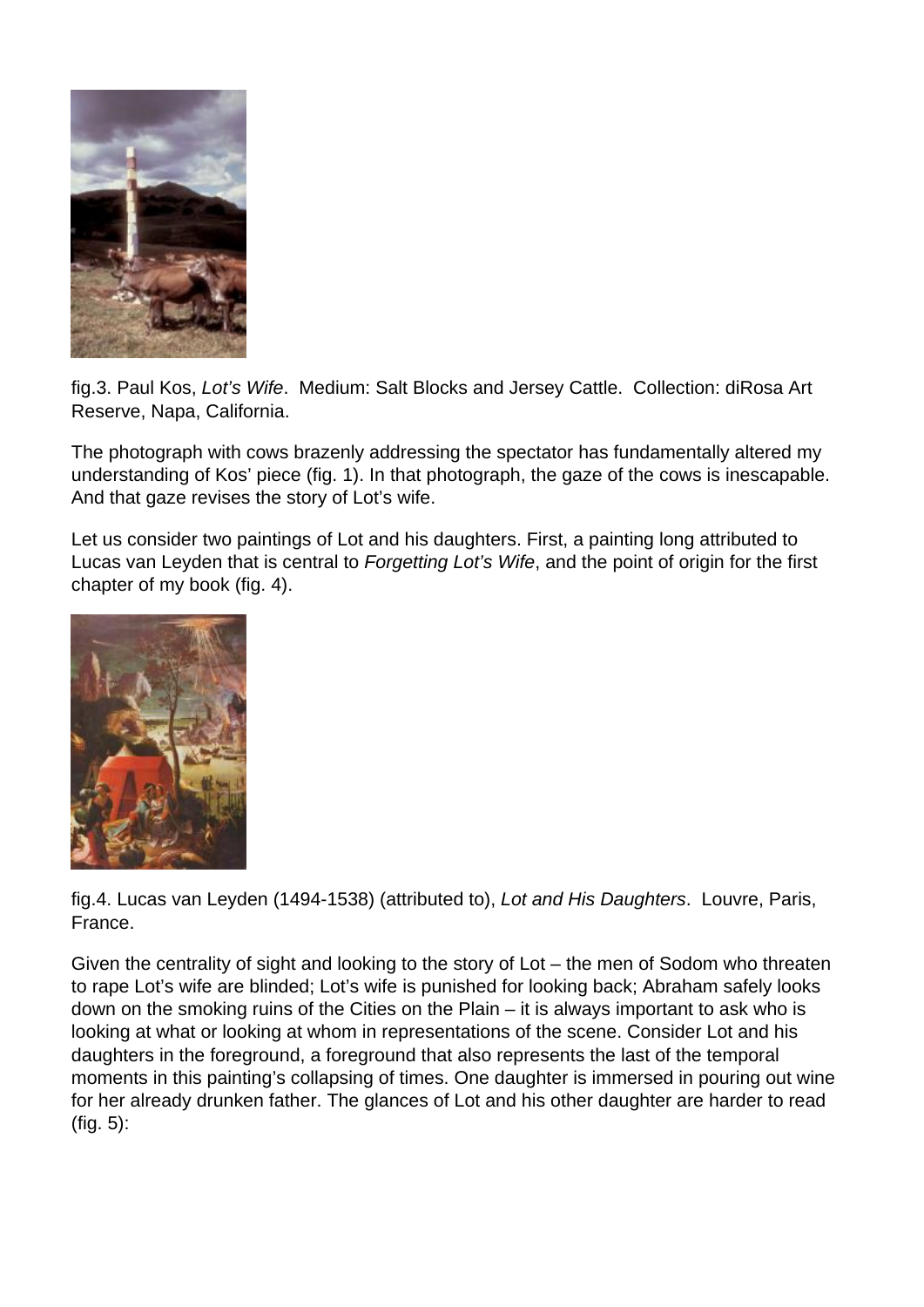

fig.5. Lucas van Leyden (1494-1538) (attributed to), Lot and His Daughters. Louvre, Paris, France, detail.

he, it seems, is as immersed in the body of his daughter as his other daughter is in the wine she pours. The daughter in his arms, meanwhile, seems to look out, almost at us. And yet there is a notable blankness to that look, as though she were looking in our direction without seeing. If, to use Michael Fried's distinction, her father and her sister are absorbed in desire and wine, her look paradoxically passes beyond the scene without seeming to focus on anything beyond its frame. Compare another of the iconic images of Lot and his daughters. In Altdorfer's version (fig. 6),



fig.6. Albrecht Altdorfer (1480-1538), Lot and His Daughters. Kunsthistorisches Museum, Vienna, Austria.

the incestuous father and daughter are at the center of the canvas: their absorption in the scene is absolute (fig. 7);



fig.7. Albrecht Altdorfer (1480-1538), Lot and His Daughters. Kunsthistorisches Museum, Vienna, Austria, detail.

there is no trace of apprehension about the city that continues to burn behind them (fig. 8).

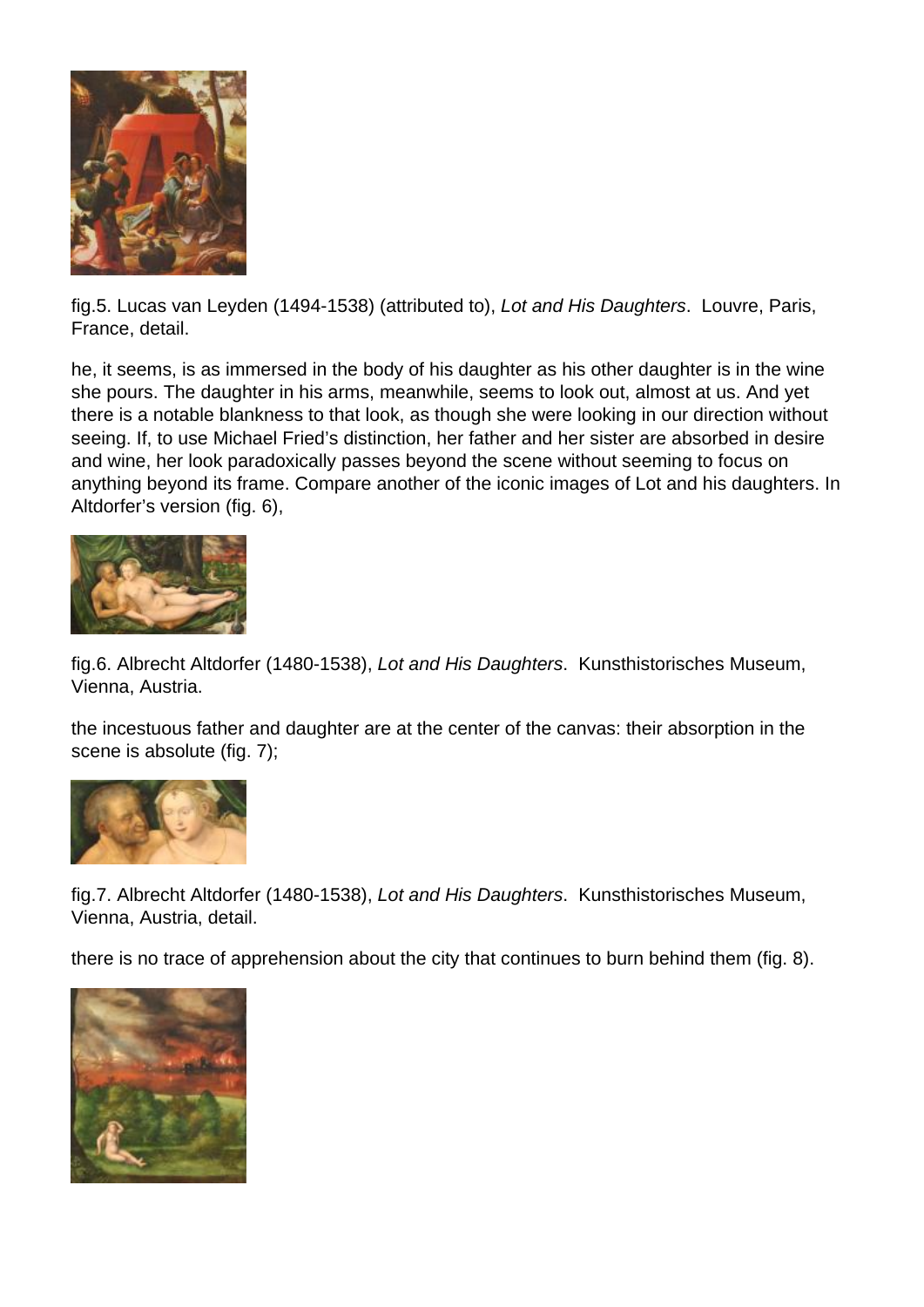<span id="page-7-0"></span>fig.8. Albrecht Altdorfer (1480-1538), Lot and His Daughters. Kunsthistorisches Museum, Vienna, Austria, detail.

Indeed, here that absorption embodies their willful dismissal of any eye that might judge their conduct. Such scenes of absorption are typical of the long history of the representation of Lot's wife in painting: the figures caught in this drama of destructive spectatorship, desire, and catastrophe generally do not exchange looks with those who look at the paintings that contain them.

Which brings us back to Kos's cattle. In the photograph that has most concerned me, the look of the cow at the center is simply inescapable. How can one not feel addressed by that eye (fig. 9)?

fig.9. Paul Kos, Lot's Wife. Medium: Salt Blocks and Jersey Cattle. Collection: diRosa Art Reserve, Napa, California, detail.

Many problems of representation follow from this question. First, one might reasonably object that the spectator is no more or less seen by the cow's eye that we would be had Altdorfer chosen to turn the face of Lot's daughter to us. Following Roland Barthes' Camera Lucida, we might emphasize the historical divide that separates us even from that Jersey cow from forty years ago: history, Barthes insists, 'is constituted only if we consider it, only if we look at it – and in order to look at it, we must be excluded from it' (65).  $\boxed{3}$  The illusion that we are seen by the subject of the image, a painting or a photograph, is perhaps one of the most telling devices we have contrived to challenge the pathos of this absence – a pathos which, readers of Barthes will recall, he installs at the heart of every photograph. The direct address of the represented eye, that is, seems designed to overcome our difference from the history from which we have no choice but to be absent.

I have for the moment elided the difference between human subject and animal because for the moment the essential problem of their not being able to see us strikes me as substantially the same in each case. 'Why Look at Animals?,' John Berger asked in a provocative article of 1977. His essay also asks why animals might look at us, and he has telling comments on photographs of animals. 'Baby owls or giraffes, the camera fixes them in a domain which, although entirely visible to the camera, will never be entered by the spectator' (14). Berger stresses photographic technologies that capture aspects of animal life otherwise invisible, and writes further:

In the accompanying ideology, animals are always the observed. The fact that they can observe us has lost all significance. They are the objects of our ever-extending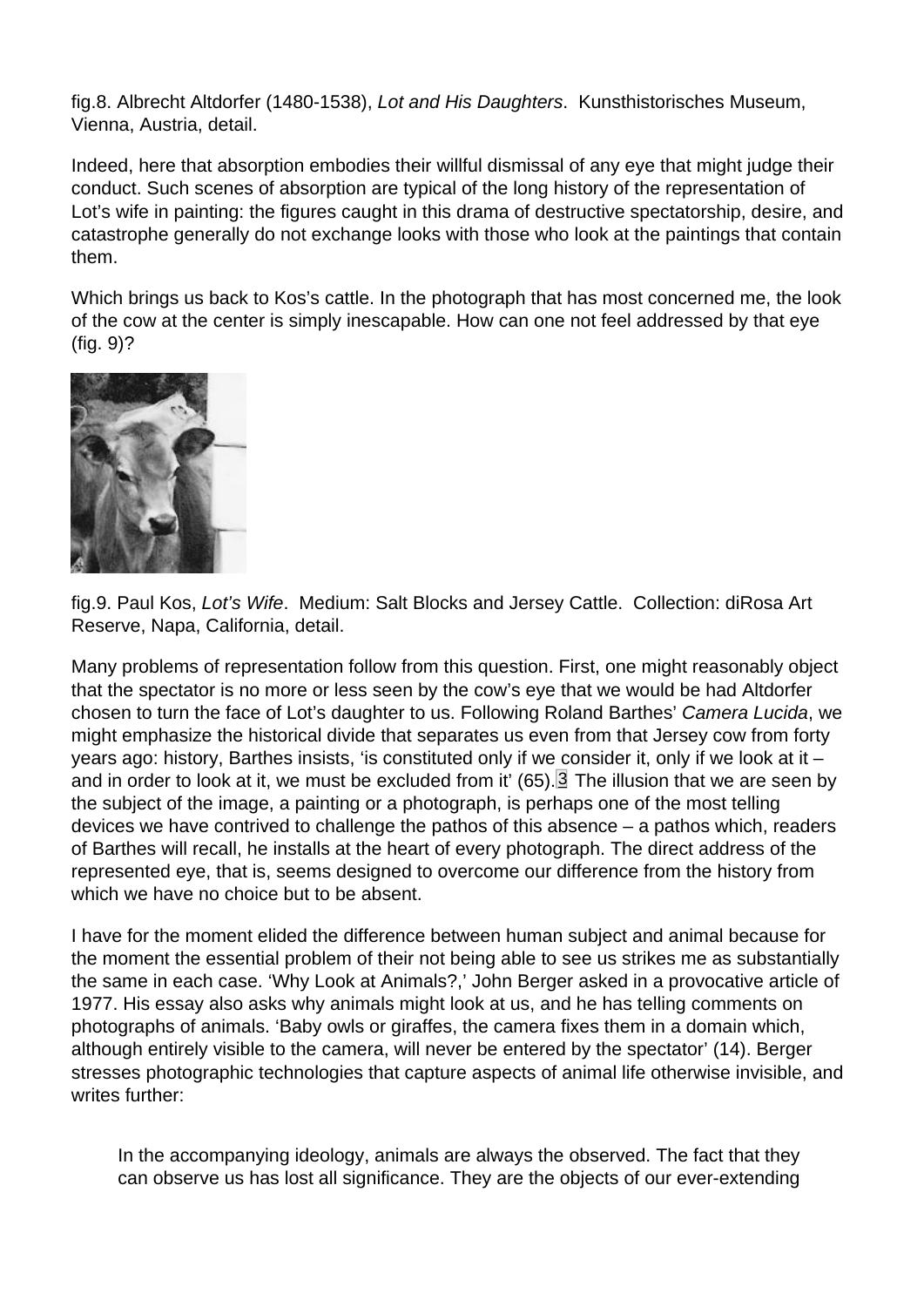power. What we know about them is an index of our power, and thus an index of what separates us from them. The more we know, the further away they are. (14)

<span id="page-8-0"></span>The simplest thing we can say about the photograph of Kos' work is that it restores the fact that animals can observe us to significance. That it does this via the medium of the photograph, as we have seen, raises problems and causes complexities. That it does this via the story of Lot's wife raises yet more.

#### 3. Mike Kelley's Petting Zoo

Installed in an anonymous courtyard near Münster's train station flanked on one side by a parking garage, Petting Zoo was one of thirty-three works of sculpture installed across the city as part of Skulptur Projekte Münster in 2007. The visitor entered Petting Zoo through a wide door into the courtyard, encountering first a small simple white hut with large glass windows on the right. Straw covered the floor's hut; the ceiling featured a colorful disco ball.  $\mathbf{\mathbf{\underline{4}}}$  The path into the installation led further to the petting zoo itself, past a concession stand that, during my visits, was never open. A sign listing several rules greeted the visitor: no smoking; dogs forbidden; adults look after your children; and finally:

Füttern [Feeding (animals)

verboten forbidden]

A simple circular wooden fence surrounded the octagonal barn, the door of which was open. The barn contained chickens, which ranged freely inside and outside the fence, and, inside the fence, pairs of small farm animals: ponies, goats, cows, and sheep. A small number of visitors at a time were allowed to join the animals inside the fence and into the barn. At the center of the installation stood a salt statue of Lot's wife. Three large video monitors above the floor of the barn and to the sides of the statue showed loops of films of three places where geographical features are identified with Lot's wife: on the Dead Sea in Jordan; in the Jenolan Caves in New South Wales, Australia; and on the island of Saint Helena. A soundtrack played percussive and plaintive music from Jordan and Australia. Directly below each screen was a bucket of straw. The animals were free to wander inside the fence. The humans were free to pet them, but not, as we have seen, to feed them. And by the time I reached Münster in August, 2007, a new rule had been established though not posted on a sign. A single-page green flyer distributed to visitors to the exhibition notified them of a 'Petting pause at Mike Kelley's 'Petting Zoo': To keep the animals relaxed at the artist's zoo there's a daily 20-minute break where they should not be petted' (Newsletter). 5

Like many of the works in the sprawling show, Petting Zoo referred at once to the tumultuous history of the city and to the shorter but not insignificant (and not entirely placid) history of the series of sculpture projects itself. Kelley's published artist's statement slyly disavows and acknowledges such reference:

The zoo will function as a traditional diversion for children. A keeper will be on site to tend to the animals' needs and a concession stand will offer snacks and drinks for visitors. The Lot's wife salt lick is intended as an amusing detail within the park, though the alteration of the statue by the licking of the animals is a sculptural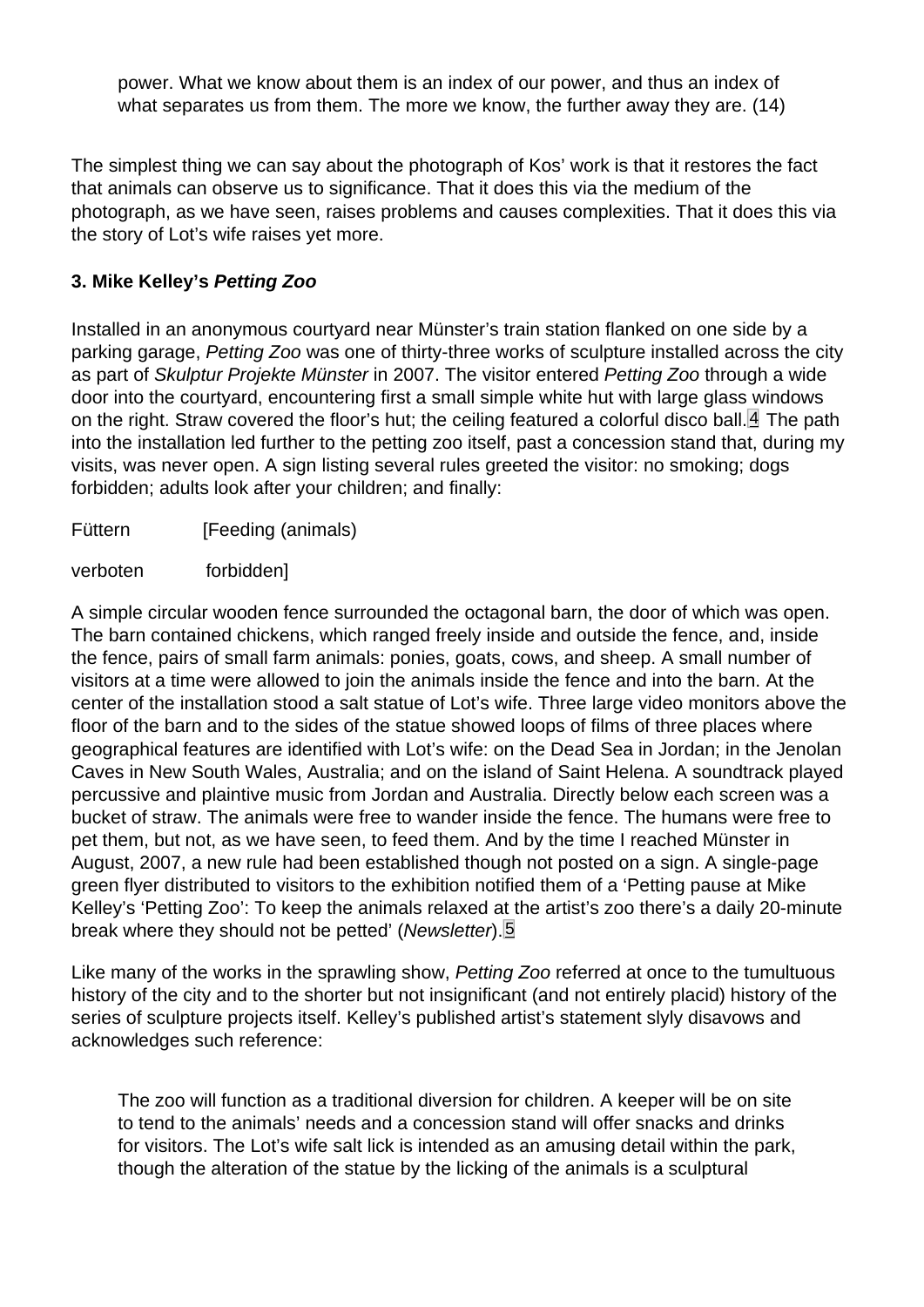<span id="page-9-0"></span>process and could be understood as the point of the project. The 'darker' side of the work that makes reference to the sinfulness of Sodom and Gomorrah (and, by extension, to local notions of morality in Münster) is completely hidden. (Kelley in Franzen et al., 127)<sup>6</sup>

Completely hidden? Probably my own immersion in the Lot story means that I am perversely alert to any invocation of it. Nevertheless, Kelley's naïve statement, with its opposition of intention and a possible understanding, opens up the very questions it seems to foreclose or hide. These questions include how this installation establishes its relationship to the various histories that surround it, how it revises the problem of looking at animals and being looked at by animals, and how these questions return us to the figure of Lot's wife.

Can a 'Lot's wife salt lick,' whatever the artist's intentions, in fact function as an 'amusing detail' in a work of art? Kelley's intentions suggest something like the quintessence of postmodern works of art according to the canonical description of Fredric Jameson: depthless, affectless, in short, in the paraphrase of Sven-Erik Rose, 'unmoored, fetishistically severed from their socio-historical totality' (116-17). Such a reading of Petting Zoo is possible, and one of the few readings I have found indeed discusses the piece is in terms indebted to Jameson. In what follows I will then be vulnerable to the accusation that I have anachronistically imported the hermeneutic tools appropriate to the analysis of earlier works of art to a piece that breaks these tools at every turn. From this point of view, it might be precisely the power of Petting Zoo that it decisively neutralizes certain kinds of hermeneutic reading even as its invocation of the Bible seems to invite them: 'the Lot's wife salt lick.' (Lot's wife, an amusing detail at last!) The deadpan dead-end of reference would be one way, to paraphrase Artaud, to have done with the judgment of God.

To describe the 'socio-historical totality' surrounding Petting Zoo would be a ferociously tall order, not to mention a lengthy task, and I cannot pretend to provide any such description. (One of the problems of the Jamesonian prescriptions, I would say, is that the bar is set so high that an artwork that either registers totality or is suddenly hollow and empty.) The sociohistorical contexts that seem to me most pressing are, however, large enough, and I know that I can only begin to do justice to them here. First, there is the question of animals in the story of Lot. Why is the story so often understood as one that includes animals? Second, Petting Zoo, precisely because of its location in Münster, invokes the Lot story as an allegory of modern mass death. Münster was heavily bombed by the Allies during World War II. Finally, Kelley's relatively benign fence and barn invoke what are arguably the city's most famous sculptures, the replicas of the cages in which the bodies of Anabaptist leaders were displayed after the millennial revolt that occupied Münster in 1534 and 1535. These cages hang on the church of St. Lambert on the city's central market square.

The Anabaptist occupation of Münster is the subject of the final chapter of Norman Cohn's The Pursuit of the Millennium, his survey of revolutionary millennial movements of the later Middle Ages. In his account of the latter days of that astonishing period, animals appear with awful regularity. In April, 1535, famine had hit the besieged town: 'Every animal – dog, cat, mouse, rat, hedgehog –,' writes Cohn, 'was killed and eaten and people began to consume grass and moss, old shoes and the whitewash on the walls, the bodies of the dead' (278). A month later, when 'women and old men and children' were released from the city, the Bishop leading the besieging army did not allow them past his lines of soldiers: 'These people therefore lingered on for five long weeks in the no-man's-land before the town walls, begging the mercenaries to kill them, crawling about and eating grass like animals and dying in such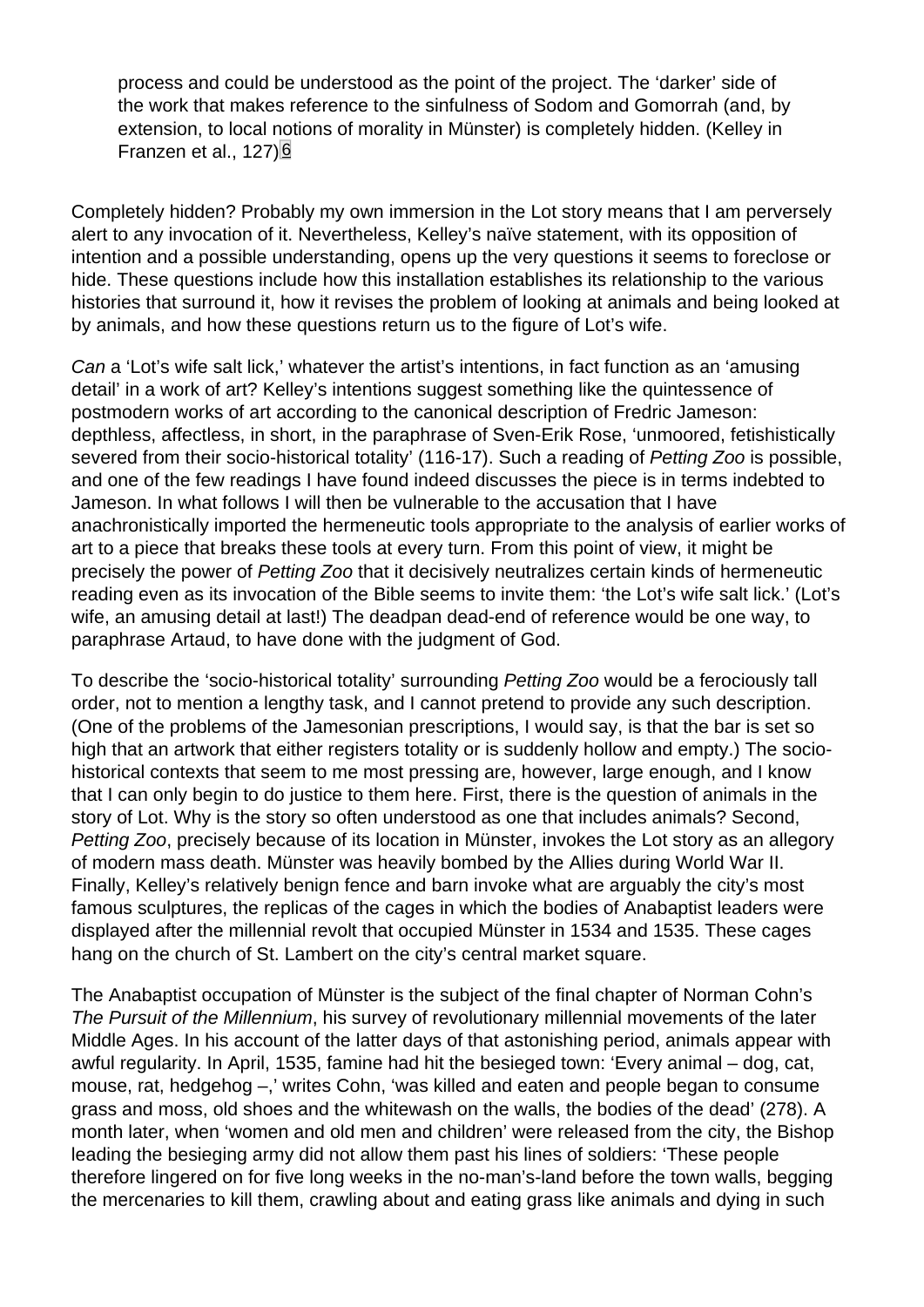<span id="page-10-0"></span>numbers that the ground was littered with corpses' (278). The self-proclaimed king of Münster, Bockelson or John of Leyden, was taken prisoner in late June: 'at the Bishop's command he was for some time led about on a chain and exhibited like a performing bear' (279). The famous Münster cages, then, are the final display in a process by which millennial aspiration and revolutionary fervor leads not to the peaceable kingdom of millennial expectation, where the lion lays down with the lamb, but to a confusion of human and animal. The cages survive as reminders of a punishment meant not so much to stress the restoration of the Church over all its subjects, ever the most wayward, as to declare the Church's power to relegate its enemies to the zone of the animal.

To insist on the relevance of this history to Kelley's piece will perhaps seem to strain the question of the 'socio-historical totality' surrounding the installation. I might mention, then, that Martha Rosler, another artist included in the 2007 show, placed replicas of the cages in front of the town's central library. Her contribution was, it's true, called Unsettling the Fragments and was dedicated to reminding viewers of Münster's history.<sup>[7]</sup> Yet, every visitor to Münster knows about the cages: they make for a discomfiting spectacle; they also appear on postcards. Kos and Kelley remind one of how often animals shadow the Genesis story. Genesis 19 mentions no non-human animals, but painters have provided several to accompany Lot and his family on their flight from the cities on the Plain. That great anonymous painting in the Louvre, for instance, has its mule on the bridge, bearing the baggage the family brought with them (baggage that may not match what they are about to collect). And that mule re-appears as a skeleton, or so I suggest in Forgetting Lot's Wife (Harries, 25): Is that skeleton the remains of a scapegoat? The unthrifty and incestuous survivors of the destruction of Sodom and Gomorrah, like the besieged revolutionaries of Münster, eat their companion species. The skeleton in the foreground belongs to a triangle in the lower right of the composition with the salt remains of Lot's wife on the pier (fig. 10).

fig.10. Lucas van Leyden (1494-1538) (attributed to), Lot and His Daughters. Louvre, Paris, France, detail.

Kos and Kelley, then, are at the very least reversing that scenario where the human survivor of catastrophe devours the remaining animals. We might note, for instance, that the crumbled pieces of salt blocks in Kos' photo resemble the skeletal remains in the Louvre painting. But those crumbled pieces are debris created by the cow's licking, which, to borrow Kelley's words, has become 'a sculptural process and could be understood as the point of the project.' The aleatory desires of the animals become sculptural. Kelley's description begs questions. If the licking of farm animals has become sculptural, what kind of sculpture is this? <sub>[2]</sub> Would any intentionless process of erosion then count as 'sculpture'? Kos' and Kelley's pieces alike set up an experimental scene where it's clear what the animals will do but it's not at all clear how they will do what they do or what its effects will be. [When I saw Petting Zoo fairly](http://www.youtube.com/watch?v=FGIdX66tFzE) late in the summer, the only visible sign of alteration to the statue was a small, regular, concave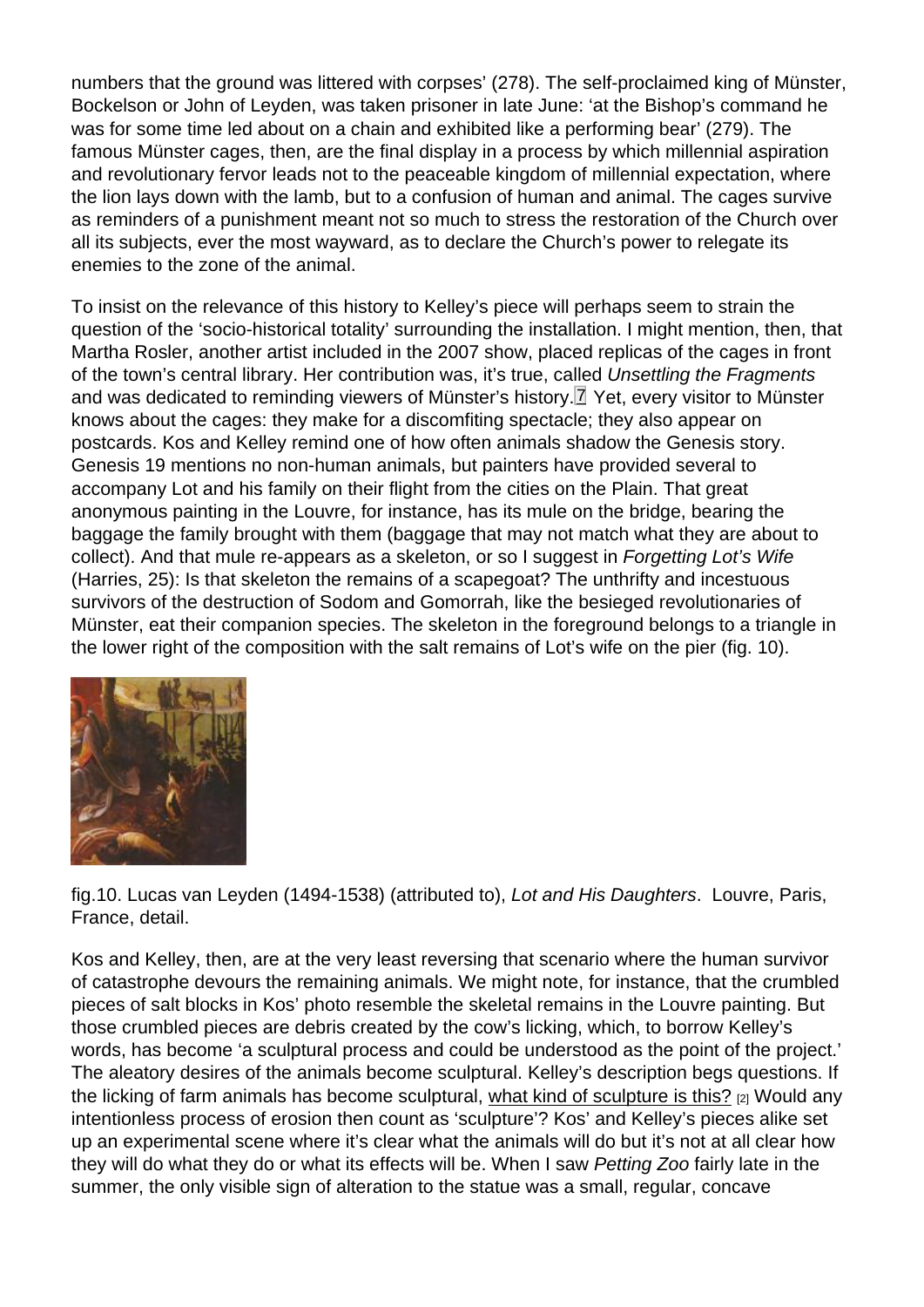<span id="page-11-0"></span>indentation slightly above the sculpture's midsection. More important than this particular shape, however, is the relationship between this chance effect of the licking of animals and the sculpture they alter by licking. In carrying Lot's wife over into sculpture as a subject for sculpture, Kos and Kelley perform a variation on a Biblical figure whose transformation into a salt column is from the start arguably a kind of sculptural process.

Lot's wife disobeys a commandment against looking and as a result becomes a monument to that transgression and, arguably, also a monument to the dead of Sodom and Gomorrah for whom, or so many commentators have guessed, she mourns. Kos and Kelley, then, commission (so to speak) farm animals to undo a simulation of this monument to transgression and mass death. Hal Foster, in a discussion of recent art that includes mention of some of Kelley's earlier work, argues that much of this art seeks to expose the real, a term he uses very much in its Lacanian sense. On the one hand, writes Foster, these artists want 'to possess the obscene vitality of the wound and, on the other, to occupy the radical nihility of the corpse' (122). One might read the uncertain status of Lot's wife as an embodiment of this 'radical nihility,' but it seems to me that Kos and Kelley put the figure to very different work. The real in Foster's scheme suggests something like the forbidden image banned by the second commandment: precisely because it is so desired, it must be forbidden, it must be impossible to see. Lot's wife, witness to the forbidden real, has the sublime experience of looking that art sometimes longs for but cannot provide.

Sometimes longs for: I say this advisedly. Kos, who constructed his Lot's wife in Napa almost forty years before Kelley's Petting Zoo opened in Münster, seems a genial pioneer of an art pointedly designed not to invoke Biblical or aesthetic sublimity, an art, that is, that disowns the desires that circle around what I have called destructive spectatorship. That cow's gaze precisely does not invite apocalyptic reading. Kelley's installation, too, suggests something different from these sublime desires for a voluptuous and destructive experience of the real. In this octagonal barn, the commandment – don't look back – does not apply to animals. Perhaps the Biblical account need not mention them because they are not subject to the prohibition, and prohibitions are what the story is about. They can look all they want. But they don't, or didn't, anyway, that summer in Münster: I saw no animal in Kelley's installation take any interest at all in the video loops showing the geological formations named after Lot's wife. The animals were at their troughs below the screens frequently. These animals, that is, seemed to be exempt from the entire complex of rules and taboos, practices and conventions, fantasies and prohibitions regarding sight – exempt, too, from all the historical wreckage one might choose to look at in that city, from the cages where the corpses of the Anabaptists rotted to the Allied bombing of World War II. That exemption, I would say, is the point of this strangely lapidary installation.

And yet in the absence of Biblical commandments another set of rules – so everyday that the words 'commandments' and 'secular' seem too grand – enters in: no smoking; dogs forbidden; adults look after your children; no feeding the animals. Because I disregarded it, this last rule especially intrigues me: A path ran around the circumference of the octagonal barn, and I followed that path a couple of times. On my final circuit during my last visit, a small black goat was grazing on what remained of the grass on its side of the fence that divided the barn from more grass (fig. 11). $8$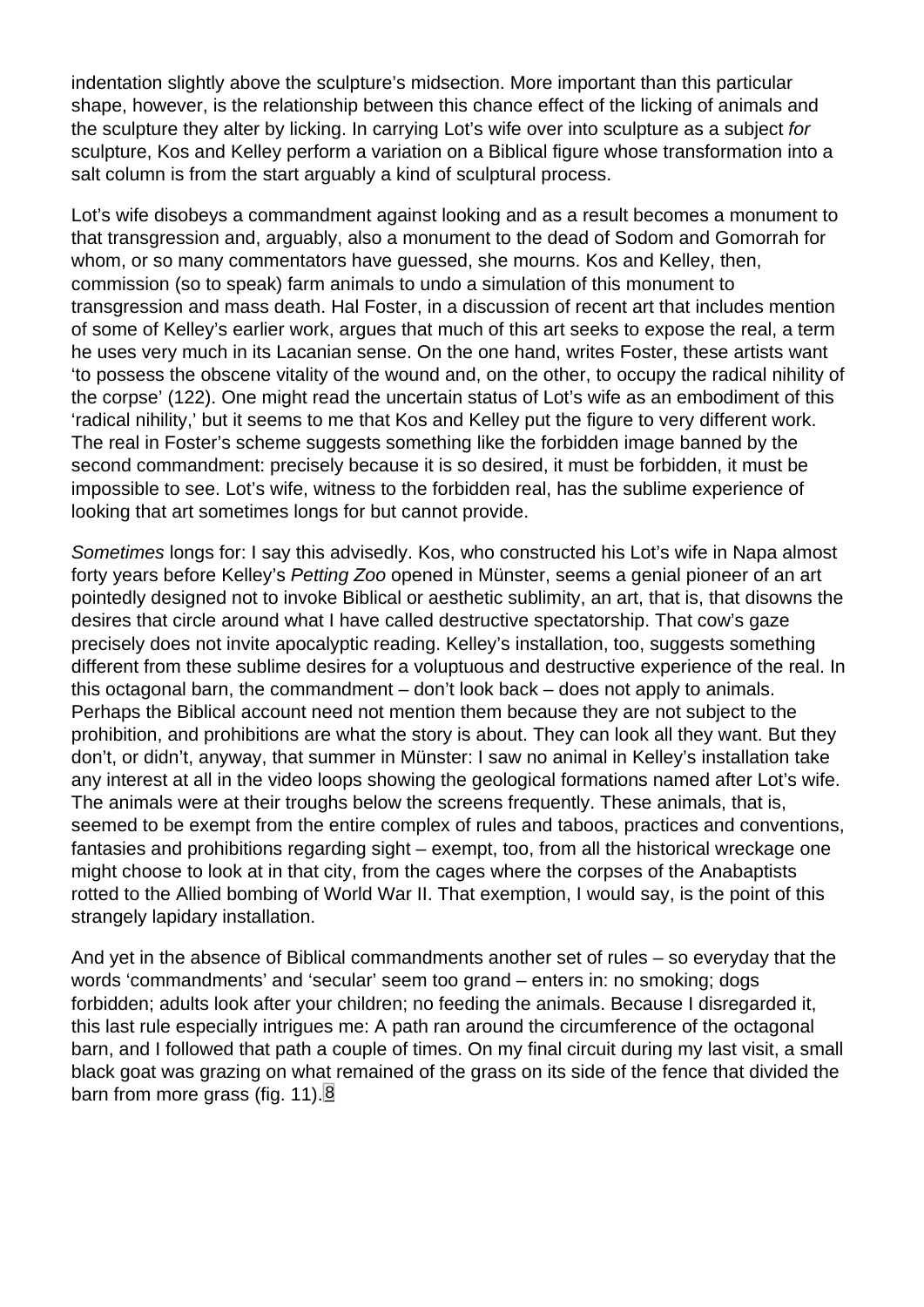<span id="page-12-0"></span>fig.11. Mike Kelley, Petting Zoo, Installation, Sculpture Projects Münster 07, photo by Cathrine Einarsson.

The grass the goat could reach was sparse after some months of grazing. I paused to watch it munch and, as one might do in a petting zoo, considered petting it. As I was idly thinking of what I might do, the animal was too, only not so idly: it unmistakably gestured with its eyes toward the richer grass it could not reach and begged me to give it some. I had noticed the signs and their rules; I could not not notice them. But I also could not not give this goat what it wanted, so, having glanced around to be assured that I was not being watched, I ripped off a handful of the lusher grass I could reach and the goat could not, and set it down before the goat. The goat ate the grass; I moved on.

My account is vulnerable to all the accusations that dog encounters with animals, anthropomorphization and sentimentality chief among them. $9$  I take these possibilities seriously, but I don't want to dwell on them here. Even if I have been deluded into believing that I understood the goat's eyes and gesture, that delusion has its interest, or so I hope. A message from the eyes of a creature exempt from the burden of commandments regarding vision: this is what Petting Zoo made possible. Petting Zoo evokes the tragic scenarios of destructive spectatorship to which modernism was so dedicated, or so I argue in the book – and changes the subject.

Can an animal exhibit itself? At the 'traditional diversion' of the petting zoo, the activities are mildly spectacular and hesitantly tactile: the children come with their parents to see and to pet the animals; the parents come to watch the children seeing and petting the animals (or so they tell themselves). The contexts for Kelley's petting zoo inspire another question. Do we also come to the petting zoo to be looked at by animals? I am thinking of Jacques Derrida's The Animal That Therefore I Am, with its insistent return to the scene of the naked philosopher looked at by his cat. Derrida makes epochal claims for the importance of the failure of philosophers to acknowledge that animals 'could look at them, and address them from down there, from a wholly other origin' (13). Philosophers, Derrida further claims, 'made of the animal a theorem, something seen and not seeing' (14). 'Petting Zoo' inspires me to add another question: Do animals want to be looked at? The challenge and pleasure of Petting Zoo pulls us away from some of the ethical assumptions surrounding discourses of sight, discourses for which Lot's wife stands as a kind of icon. That is, what seems to me so compelling about Kelley's piece is that the desire to be looked at does not get so quickly translated into an ethical concept. Being looked at is not superseded by, for instance, acknowledgment, or by recognition of the other: a superior, putatively deeper understanding of a relation with, or to, an other does not transcend the encounter with the appearance of an other. The face-to-face is, first of all, an encounter with a face, with the surface of another.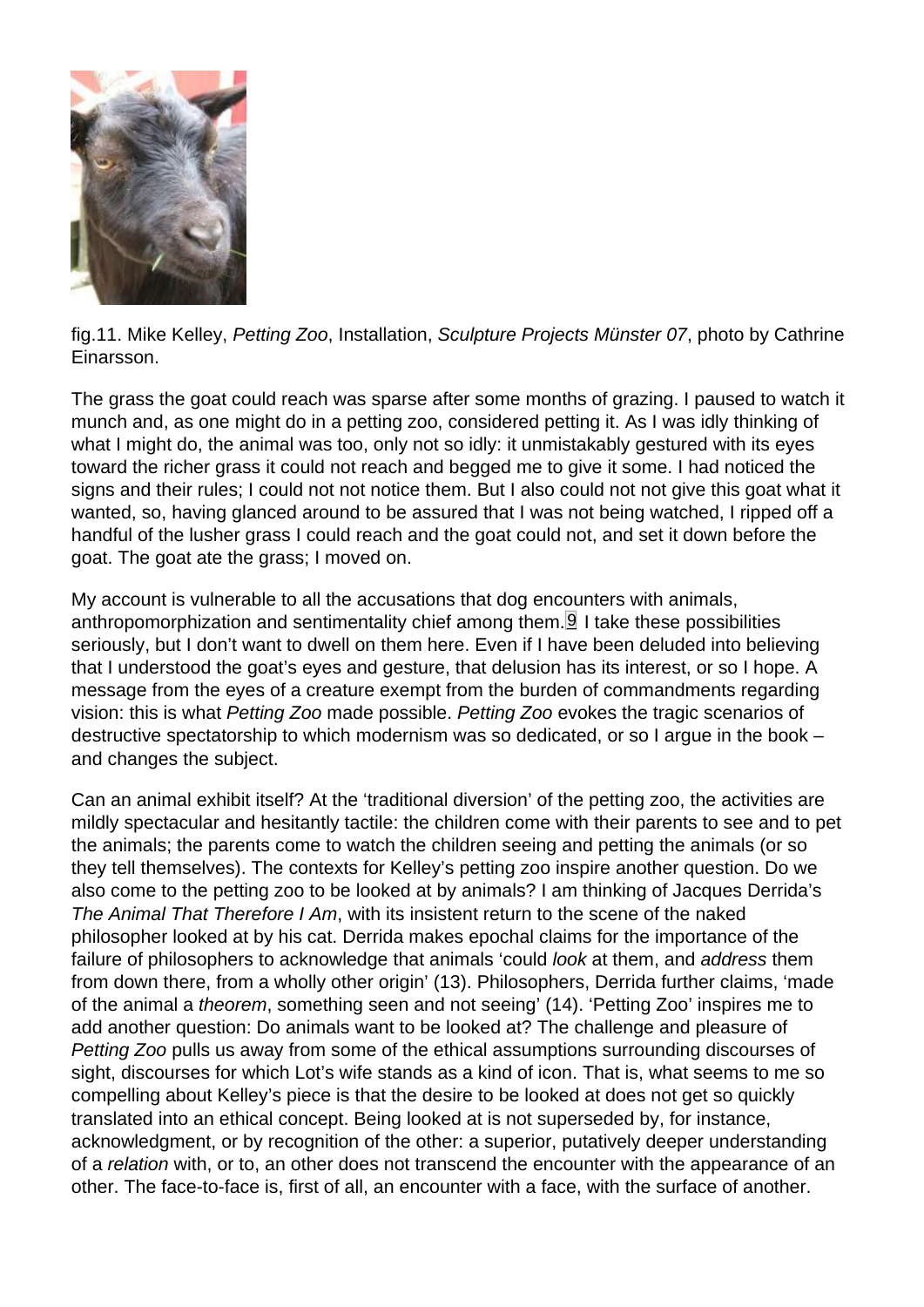That goat with straw in its hair wanted grass, yes, but – did it also want me to see it?

The fantasies of spectatorship that surround the story of Lot's wife embody desires for apocalyptic transparency: as the horrible work of the divine becomes visible to the witness, that scene catastrophically remakes the witness. However, as Lauren Berlant stresses in her recent Cruel Optimism, we need to rethink our understanding of trauma by acknowledging that the potentially traumatic event does not traumatize everyone: 'Crisis is not exceptional to history or consciousness but a process embedded in the ordinary that unfolds in stories about navigating what's overwhelming' (Berlant 10). This has implications for witnessing and watching. The revisions of the story of Lot's wife in the work of Kos and Kelley suggest one of the consistent projects of the postwar American avant-garde: the aesthetic registration of what Berlant calls 'crisis ordinariness' (Berlant 10). The resolute dedication to the sites, and even the materials, of the ordinary and everyday that distinguishes Kelley's work as a whole – the stuffed animals, the institutional spaces – should be seen not as an evasion of crisis but as parts of a steady project dedicated, to the end, to the registration of its ordinariness. 10 Ordinarily, we see things that are impossible to see – and. 11

Martin Harries, University of California, Irvine.

1. For an especially relevant reading of the relationship between Levinas and Derrida, see Taylor. Watson's 1. discussion of the encounter with the face in 'Reason and the Face of the Other' complements Taylor's discussion.

2. The ambivalences and ambiguities that so powerfully mark Derrida's text disappear in Mirzoeff's use of it. 2.

[3.](#page-2-0) This is not the place for a fuller account of the reception of Barthes' Camera Lucida.

4. For a photo of the disco ball, see here [3].

5. There is an especially fine sequence of photos of the installation beginning here [4]. See also here [5]. and, for [a](#page-3-0) panoramic view of the installation in its courtyard [6].

[6.](#page-7-0) The statement may also be found at the superb web site for the series [7].

[7.](#page-8-0) Rosler's excellent contribution to [the p](http://www.flickr.com/photos/en_moto_2/967920018)roject catalogue has stimulated my awareness of the role of Münster 7. [as](#page-8-0) a setting (Franzen et al., 202-213).

[8. For another wonderful photo of a goat inhabitant](http://www.artforworldexpo.com/InitialProject/works_37_MikeKelley.html) of Kelley's zoo, look here. [8]

[9.](#page-9-0) In her work and in conversation, Un[a Chaudhuri has fundamentally re-](http://www.skulptur-projekte.de/kuenstler/kelley/)oriented my thinking about animals, [an](#page-10-0)d especially animals in performance. See her 'Animal Geographies: Zooësis and the Space of Modern Drama' and her introduction to a special journal issue on animals and performance, '(De)Facing the Animals: [Zo](#page-11-0)oësis and Performance'.

[10](#page-12-0). For a fine survey of Kelley's work to the end of the 1990s, see Welchman; Anthony Vidler's 'Mike Kelley's Educational Complex' (included in that volume) is especially relevant. Kelley's engagement with the history of Detroit offers a particularly vivid site for further investigation. Consider, for example, the late project, 'Mobile Homestead' ('Mike Kelley: Screening').

11. This article retains traces of its origin as a talk. I first gave a version as part of the 2009 Ropes Lecture Series in the Department of English at the University of Cincinnati; I am very grateful to Jay Twomey for the invitation and for his enthusiastic engagement, and also to graduate students in that program who attended a lively colloquium. Also in 2009, I delivered the paper as part of the conference, 'Tickle Your Catastrophe,' at Vooruit Arts Centre, Ghent, Belgium; I am especially grateful to Frederik Le Roy for his part in the invitation. Finally, the talk's third iteration occurred at Bo?aziçi University in Istanbul in the spring of 2011; my gratitude to Edward Mitchell for his hospitality on that occasion is immense.

### © Estheticatijdschrift.nl

Gedownload van de pagina's van http://www.estheticatijdschrift.nl

Links:

[1] http://anselmkiefer2.blogspot.nl/2009/11/lots-wife-1989.html

[2] http://www.youtube.com/watch?v=FGIdX66tFzE